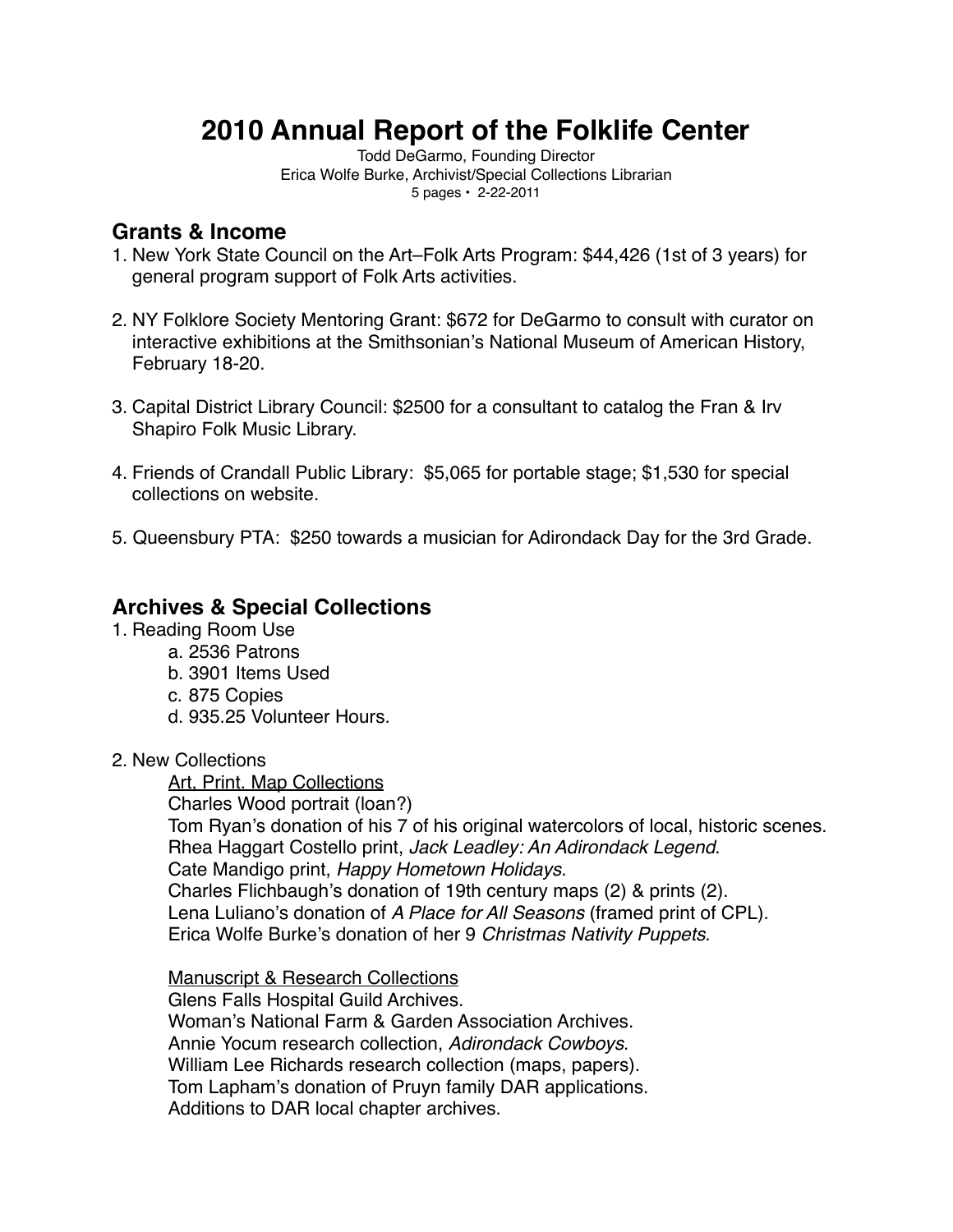Additions to Glens Falls Community Theater.

Floyd Dumas' own World War II story.

David Casey donation of Irish genealogy research, postcards & Crockwell mag. Stephen B. Mischo's donation of O'Leary family history. (12 binders & 1 box).

#### Books & Serials

John C. ("Jack") Mannix Magician's Library (361 volumes, 91 videos, 28 DVDs). Amy Smith's donation of high school yearbooks.

Paul McCarty's donation of high school yearbooks.

Adirondack Community College donation of newspapers & census microfilm. Antonio & Michelle Cerro's donation of the serial, *Liberty Proclaimer*. Janet Delong's donation of 1807 Bible.

Todd DeGarmo's donation of books on sacred, community & Jazz music. Ballston Spa Library's donation of books on Adirondack subjects.

*Main Street* (newspaper) donation of missing issues.

Lucy Cornwell's donation of Margaret Cornwell materials (ephemera, books).

#### Audio-visual Collections

Irv & Fran Shapiro Folk Music Library (11 linear ft of albums, books, papers) Ann Cornell Folk Music Library (6.5 lin ft albums, 66 books, 1 lin ft serials). DeGarmo's digital video recordings of *Live! Folklife Concerts* and other. DeGarmo's digital fieldwork photographs.

Steve Davis' donation of a DVD of *The Visitors* live performance at CPL. Kevin Ankeny's donation of his film, *Farm Raised*.

- 3. Collection Management
	- a. CDLC cataloging grant consultant Cindy Maguire added 523 titles (including individual song notation) of the Fran & Irv Shapiro Folk Music Library to SALS/ MVLA Polaris Catalog; also added new music book acquisitions.
	- b. NYSCA consultant Nancy Scheemaker working on various Folklife Collections: converting digital video recording of Live! Folklife Concerts to CD use copies; cataloging new Folk Art; adding items to Folklife Research Collections, etc.
	- c. Intern (American University) Cassandra Passinault transcribing Holden civil war letters, identifying World War II inductees, and similar projects; intern (SUNY Albany) John Miller making rare book boxes.
	- d. Volunteers from the Glens Falls Hospital Guild processing their archives; planning display and reception for Fall 2011.
	- e. Volunteers digitizing **Folk Music** collections for patron access at iTunes Station.
	- f. Historic Maps (4) delivered to NE Document Conservation Center for free conservation assessment.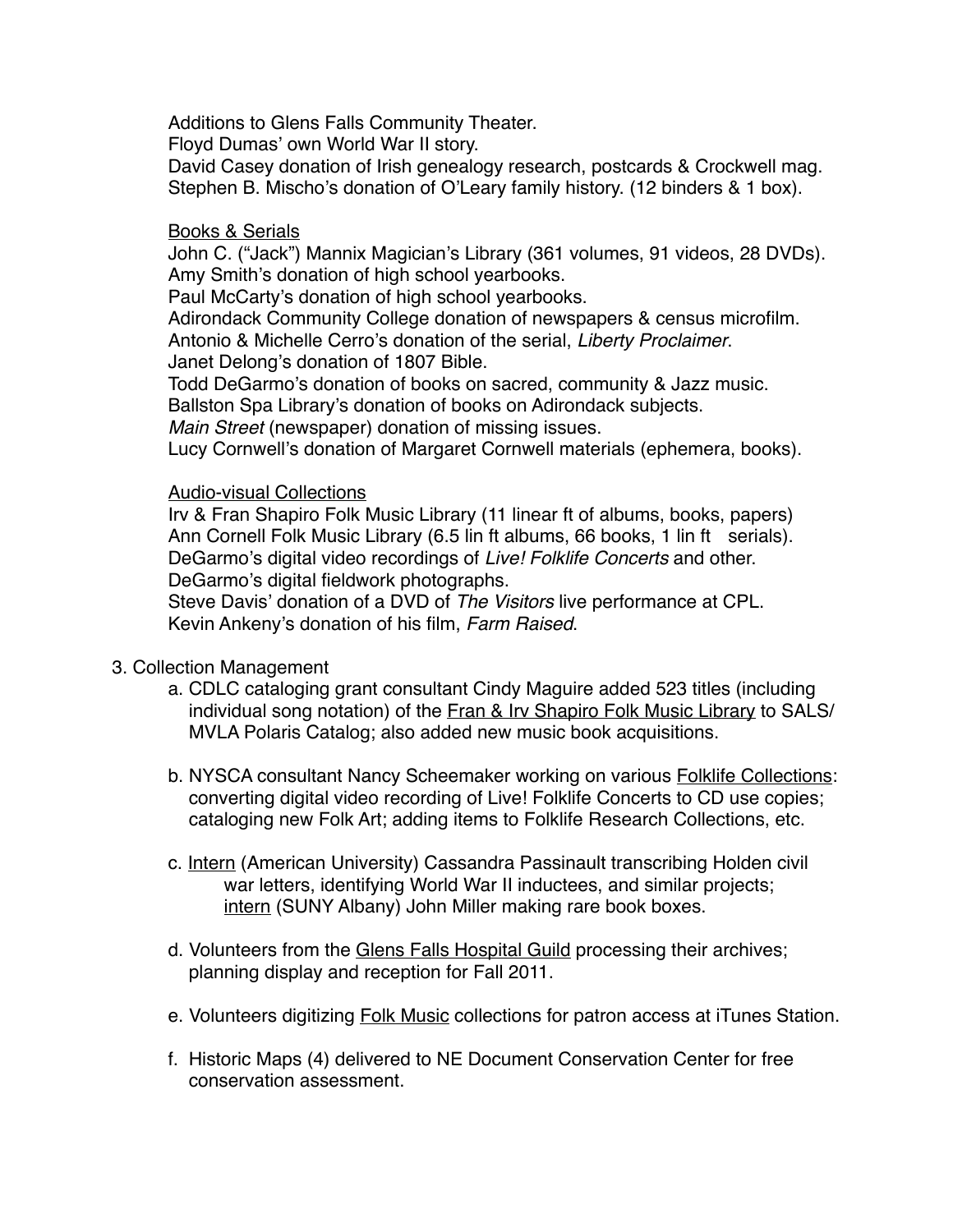- g. New Vital Records from NYS Archives & Dept of Health added to collection.
- h. Annual *Destruction of Obsolete Library Records* with Board approval.

# **Folklife Gallery**

- 1. Exhibitions for *Have a Seat in Glens Falls*, summer 2010:
	- *a. This Seat Taken lol*
	- *b. Come Sit a Spell*
	- *c. Stand up. Be heard.*
- 2. Reception, *Third Thursday Glens Falls Art Walk*, June 17, 90 participants.
- 3. Reception: *Third Thursday Glens Falls Art Walk*, September 16, 48 participants.
- 4. Exhibition: World War II and Glens Falls
- 5. Reception, *Third Thursday Glens Falls Art Walk*, October 21, 50 participants.
- 6. Display: Folk Art & Folklife Center, internship information for Public History conference hosted by Empire State College, Saratoga Springs, October 1.
- 7. Exhibition: *Peak to Peak: Verplanck Colvin and the First Years of the Adirondack Survey*, handmade book by Bob Walp of Chester Creek Press, and winner of LARAC Individual Artist Grant,
- 8. Reception, *Third Thursday Glens Falls Art Walk*, November 18, 90 participants.

# **Music, Storytelling**

- 1. Swing Peepers in Lake Lovers, a family, inactive concert, Tuesday February 16 (winter vacation week), 1:30 pm in Community Room for 60 participants.
- 2. New portable stage purchased by the Friends of Crandall Public Library, February.
- 3. Live! Folklife Concerts, Thursday evenings, 7 to 9 pm in Community Room:
	- a. March 5, Red Haired Strangers, 76 participants.
	- b. March 11, Roadside Blues Band, 140 participants.
	- c. March 18, Siver Family, 145 participants.
	- d. March 25, Mike & Rick (Hair of the Dog), 140 participants.
	- e. April 1, Lissa Schneckenberger, 94 participants.
	- f. April 8, Hungrytown, 131 participants.
	- g. April 15, Bread & Bones, 88 participants.
	- h. April 22, Red Molly, 190+ participants.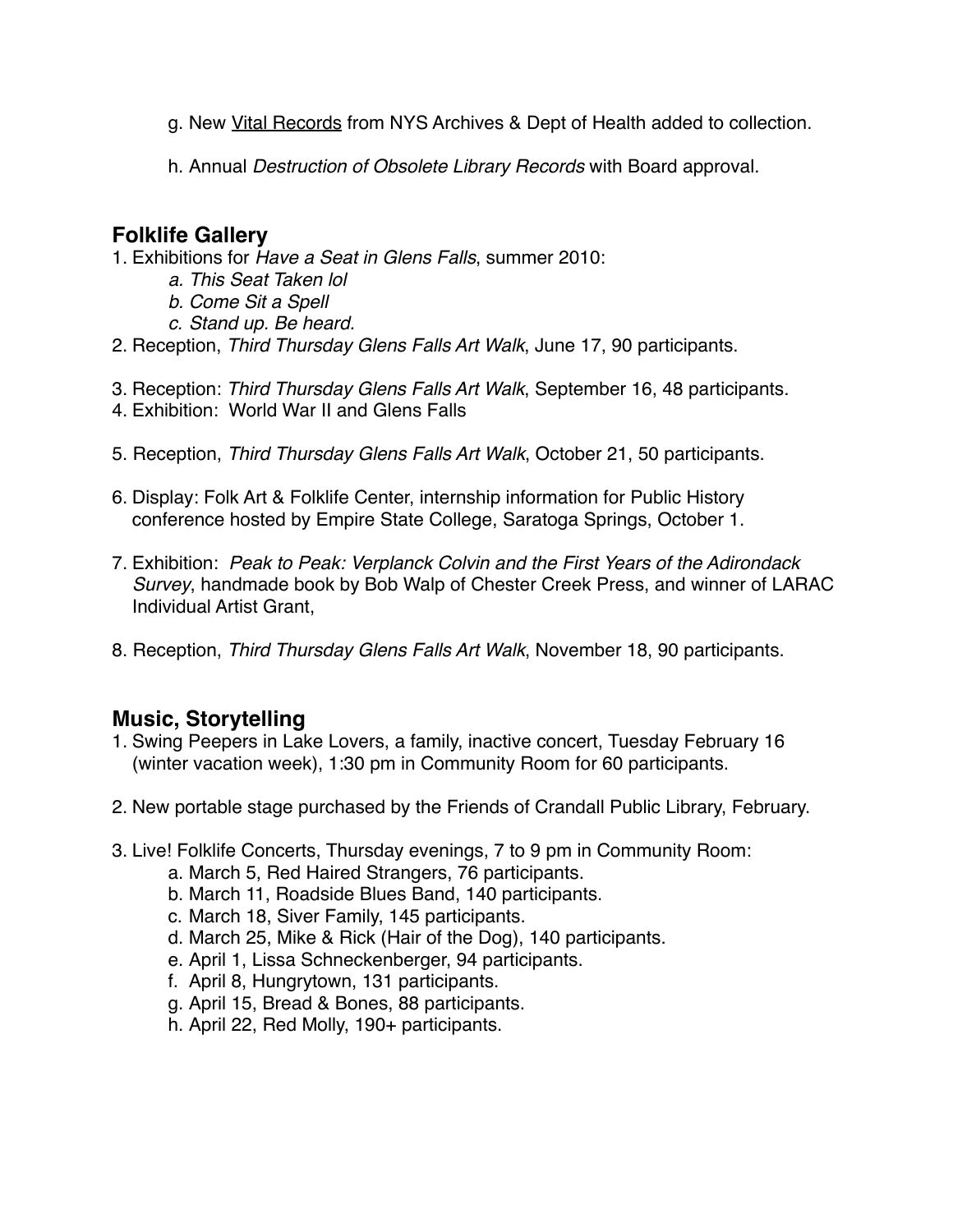- 4. Women's History Awards, co-hosted by the American Association of University Women, featuring storyteller Jeannine Laverty, and 5th graders reading their winning essays, Wednesday, April 28, 6:30 pm for 108 participants.
- 5. Batt & Maura Burns, stories & music from County Kerr, Ireland, Thursday, April 29, 7 to 9 pm for 102 participants.
- 6. Dan Berggren at Adirondack Day for Queensbury third grades, May 27 for 150.
- 7. Live! Folklife Concerts, Thursday evenings, 7 to 9 pm in Community Room:
	- a. October 21, Fairview Avenue, 81 participants.
	- b. October 28, Red Hen, 105 participants.
	- c. November 4, Dana & Susan Robinson, 90 participants.

# **Workshops & Talks**

- 1. *Henry Crandall*'*s Catsup Bottle*, an archival workshop collaboration with the Teen Center, Thursday, February 25, 6:30 pm for 28 participants.
- 2. *Family History 101*, genealogy workshop by Burke, March 6 for 15 participants; and July 10 for 6 participants.
- 3. *Guess What I Collect*, workshop by DeGarmo in collaboration with the Children's Department, to teach kids how to showcase their collections at the Library, Wednesday, April 7, for 8 participants; and July 20 for 10 participants.
- 4. *Ancestry Library Edition*, database workshop by Burke, May, for 13 participants.
- 5. *Managing Historic Photographs*, workshop by NYS Archives Documentary Heritage Program in the Community Room, July 1 for 20 participants.
- 6. Warren County History Camp, tour of Warren St by Burke, July 14, for 24 participants.
- 7. *Folk Arts All Around Us*, illustrated talk by DeGarmo for Hamilton County historian's summer series, Indian Lake, July 22, for 6 participants.
- 8. Folklife Center Orientation: two meetings hosting by DeGarmo & Burke to familiarize Reference Staff with our collections and procedures, August 17, 18.
- 9. *Women in the Adirondacks*, folk art display for Empire State College's Public History conference, October 1, Saratoga Springs.
- 10. *Archival Saturdays*, workshops by Burke & DeGarmo for NYS Archives Month:
	- a. October 2, Caring for Family Treasures
	- b. October 9, Clues in Family Photographs